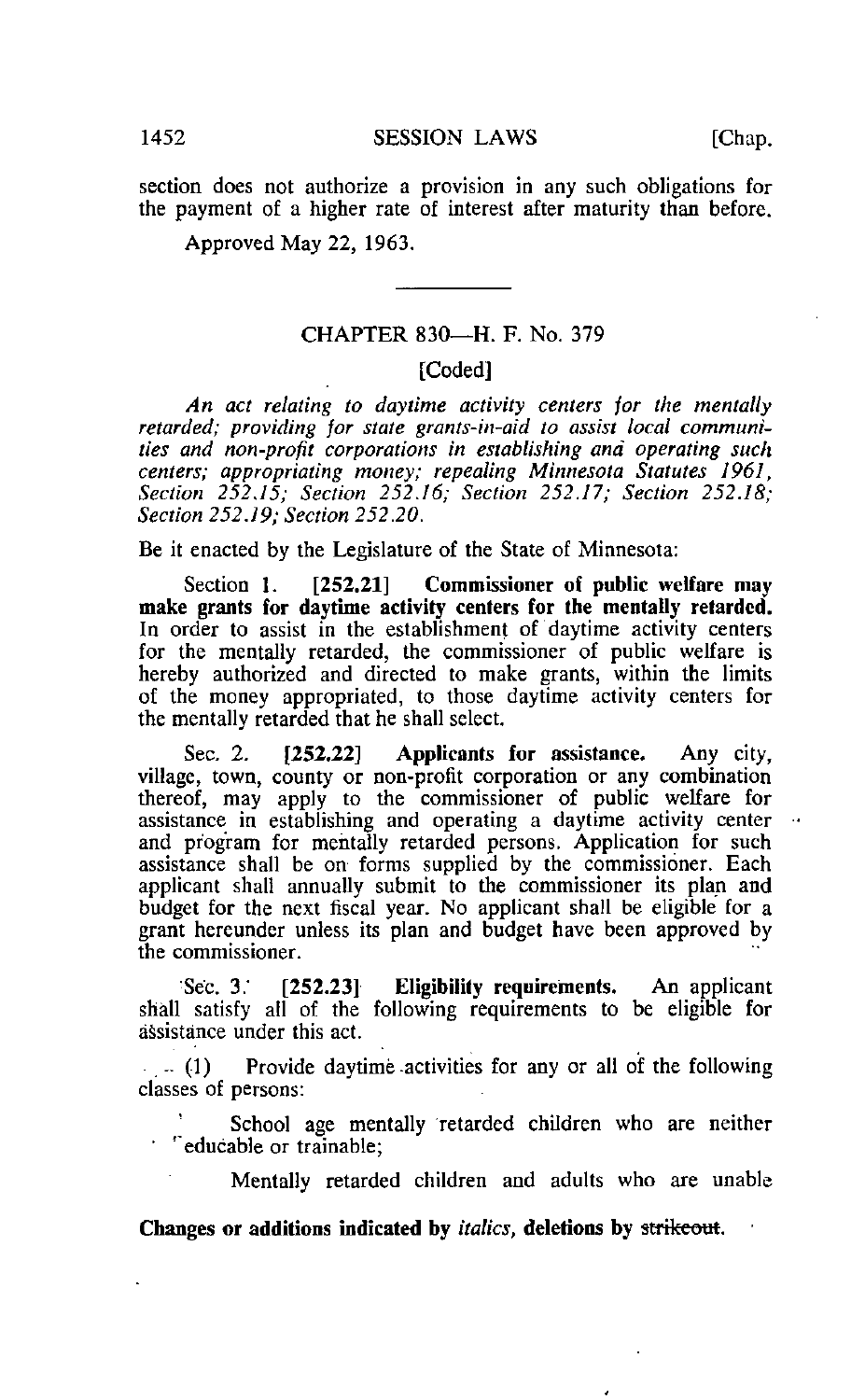to attend school because of their chronological age and are unable to independently engage in ordinary community activities;

(2) Provide counselling services to parents or guardians of mentally retarded persons who may register at the center;

(3) Comply with all rules and regulations duly promulgated by the commissioner of public welfare.

Sec. 4. [252.24] Commissioner's duties. Subdivision 1. Selection of daytime activity centers. The commissioner of public welfare shall select those applicants for assistance and grant them assistance, as provided in subdivision 3, whose center location and program, in his opinion, best provides daytime activities for mentally retarded persons within the state appropriation made available for this purpose.

Subd. 2. Supervision of projects; promulgation of rules and regulations. The commissioner of public welfare shall closely The commissioner of public welfare shall closely supervise any daytime activity center receiving a grant under this act. He shall promulgate in the manner provided by law such rules and regulations as are necessary to carry out the purposes of this act, including but not limited to rules and regulations pertaining to facilities for housing activity centers, administration of centers, and eligibility requirements for admission and participation in activities of the center.

Subd. 3. Payment procedure. The commissioner of public welfare at the beginning of each fiscal year, shall allocate available funds to activity center programs for disbursement during the fiscal year to those centers that have been selected to receive grants and whose plans and budgets have been approved. The commissioner shall, from time to time during the fiscal year, review the budgets, expenditures and programs of the various centers and if he determines that any amount of funds are not needed for any particular center to which they were allocated, he may, after 30 days' notice, withdraw such funds as are unencumbered and reallocate them to other centers. He may withdraw all funds from any center upon 30 days' notice whose program is not being administered in accordance with its approved plan and budget;

Subd. 4. Limitation on grants; fees. No grants of assistance to any center shall exceed 50 percent of all its expenditures for (a) salaries, (b) contract facilities and services, (c) operation, maintenance and service costs, (d) other expenditures specifically approved and authorized by the commissioner of public welfare; provided, however, that the commissioner shall not approve or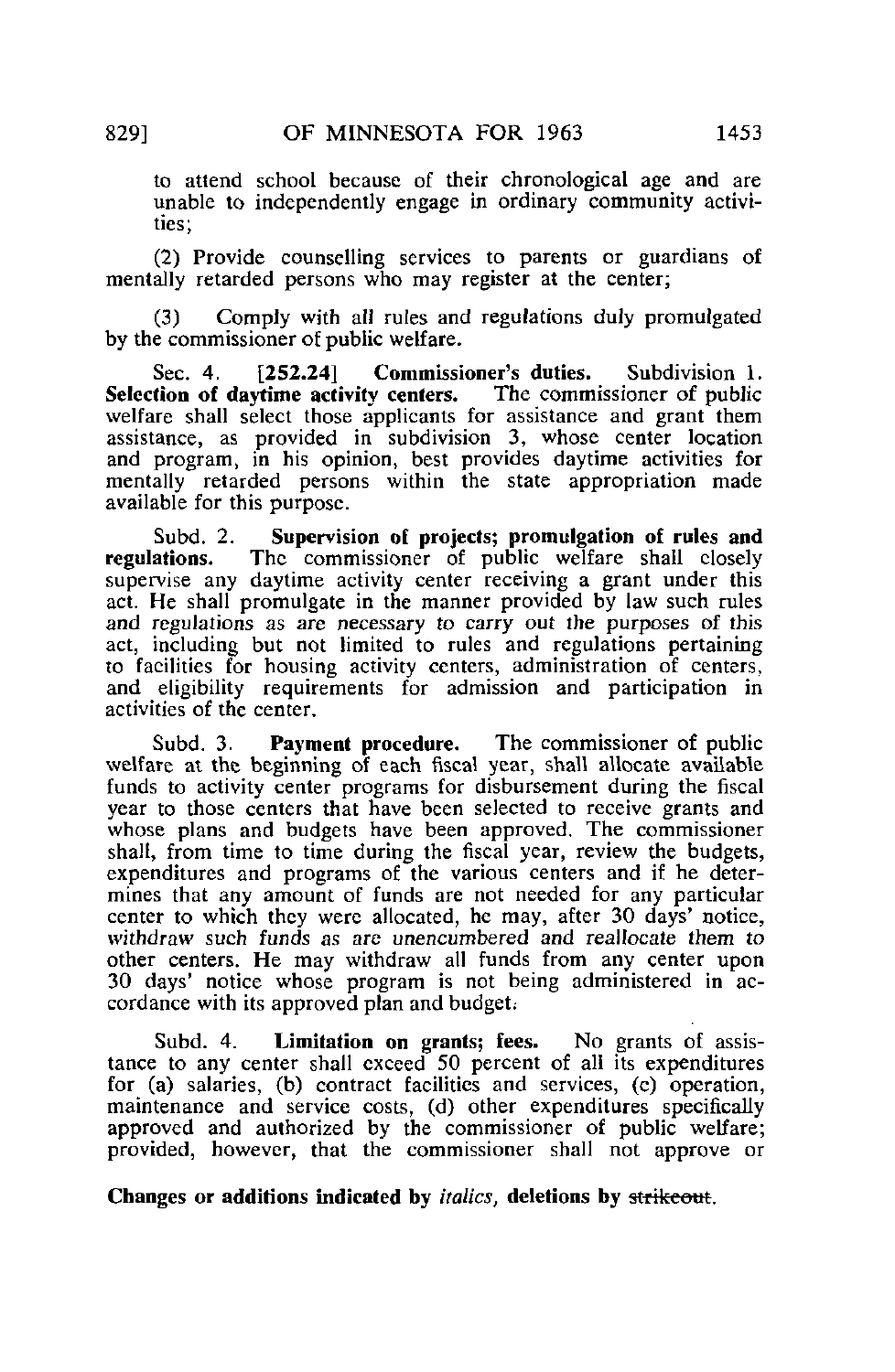authorize any expenditure for rental, lease, construction, or other expenditures for facilities to house the daytime activity center. The commissioner shall not expend in any fiscal year in any one county an amount in excess of 25 cents per capita of the population in said county. The board of directors of an activity center may, with the approval of the commissioner, charge a reasonable attendance fee, based on the ability of the mentally retarded person, his guardian or family to pay such a fee, provided that no mentally retarded person shall be denied participation in the activities of such a center because of an inability to pay such a fee.

Sec. 5. [252.25] Board of directors. Every city, village, town, county or non-profit corporation, or combination thereof, establishing a daytime activity center for the mentally retarded shall, before it comes under the terms of this act, appoint a board of directors for the activity center program. When any city, village, town or county singly establishes such a center, such board shall be appointed by the chief executive officer of the city or village or the chairman of the governing board of the county or town. When any combination of cities, villages, towns, counties or non-profit corporations, establishes such a center, the chief executive officers of the cities, villages or non-profit corporations and the chairman of the governing bodies of the counties or towns shall appoint the board of directors. If a non-profit corporation singly establishes such a center, its chief executive officer shall appoint the board of directors of the activity center. Membership on a board of directors while not mandatory, should be representative of local health, education and welfare departments, medical socities, mental health centers, associations concerned with mental retardation, civic groups and the general public. Nothing in this act shall be construed to preclude the appointment of elected or appointed public officials or members of the board of directors of the sponsoring non-profit corporation to such board of directors.

Sec. 6. [252.26] Duties of board of directors. Subject to the provisions of this act and the rules and regulations of the commissioner of public welfare, each board of directors of a daytime activity center shall:

(1) Recruit and promote financial support for the center from souces such as business, labor, industrial and private foundations, voluntary agencies, and the general public;

(2) Promote and enter into working agreements with other social service and educational agencies, both public and private, that provide service to the mentally retarded;

(3) Advise the commissioner of public welfare on the